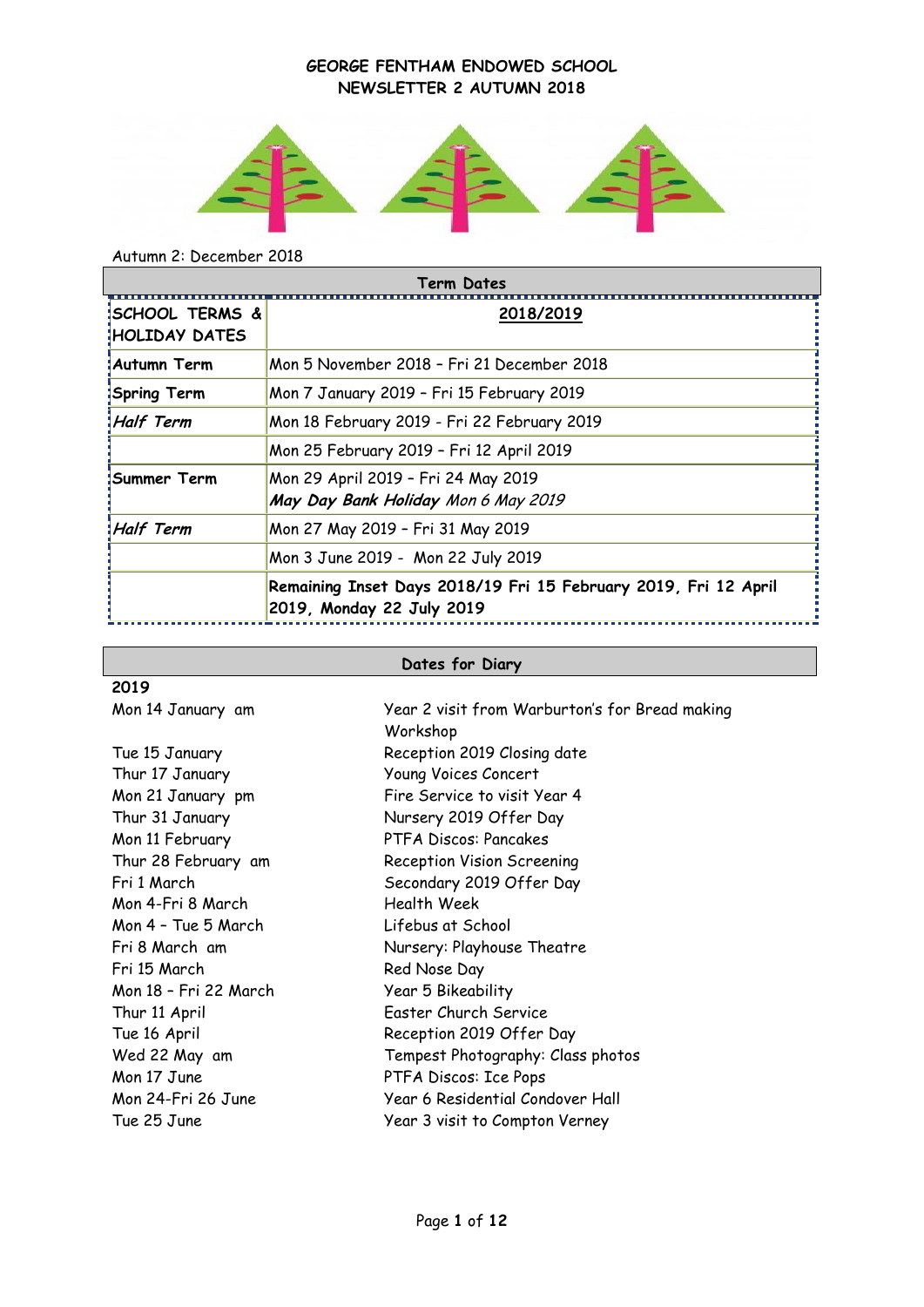#### **Staffing Updates**

#### **Year 1 Staff Changes:**

As Year 1 parents are already aware, Mrs Nicholson will be leaving George Fentham at the end of term. We would like to thank her for her work and wish her every success in the future.

From January 2019 we are delighted to welcome Mrs Barratt to George Fentham. Mrs Barratt is an experienced Year 1 teacher and is very much looking forward to joining Mrs Salmon as class teacher on Wednesdays, Thursdays and Fridays. Mrs Barratt has already spent time in school, working with Mrs Salmon and meeting the children in order to ensure an excellent transition in January.

We would like to take this opportunity to say a huge thank you to Mrs Salmon for her hard work and dedication to her class. Since the start of term Mrs Salmon has significantly increased her working days to provide stability and consistency for our Year 1 children.

## **Lunchtime Supervisor:**

This half term we have welcomed Miss Jones to our Lunchtime Supervisor team.

## **Special Educational Needs Coordinator:**

We are delighted to confirm that Mrs Morris is expecting her third baby and will be going on maternity leave in the second half of the spring term. Plans are already in place to cover Mrs Morris while she is off school and we will update you further in our next newsletter.

#### **Touchwood Christmas Choir Competition 2018**

## **Year 5 & 6 Junior Choir**

The Junior Choir have had a very busy half term, learning a wide repertoire and performing in a number of venues. On Thursday  $6<sup>th</sup>$  December, the children took part in the Choir Competition at Touchwood Shopping Centre, singing their favourite carols to a fabulous audience of parents, friends and staff. Mrs Kermode was so proud of all the children who sang brilliantly, including solos from a number of courageous children, and for singing beautifully at the Christmas fair the following day. On Wednesday  $12<sup>th</sup>$  December, members of the choir in Year 6 also went to the Fentham Lunch Club to sing a range of carols to some of the senior members before they tucked in to their Christmas dinner. Thank you to all members of the Lunch Club who gave us a very warm welcome and we very much enjoyed having a sing-along with our appreciative audience. Congratulations to all children for their continued hard work and enthusiasm. You have been a real credit to the school and to your families and have started the Christmas season off with gusto!

**Voting is now open for Touchwood's School Christmas Choir of the year. Please support us by downloading the free Touchwood App to vote. The winners receive £1,000.**

**Please note only one vote per email address so please encourage friends and family to support us by voting too!**





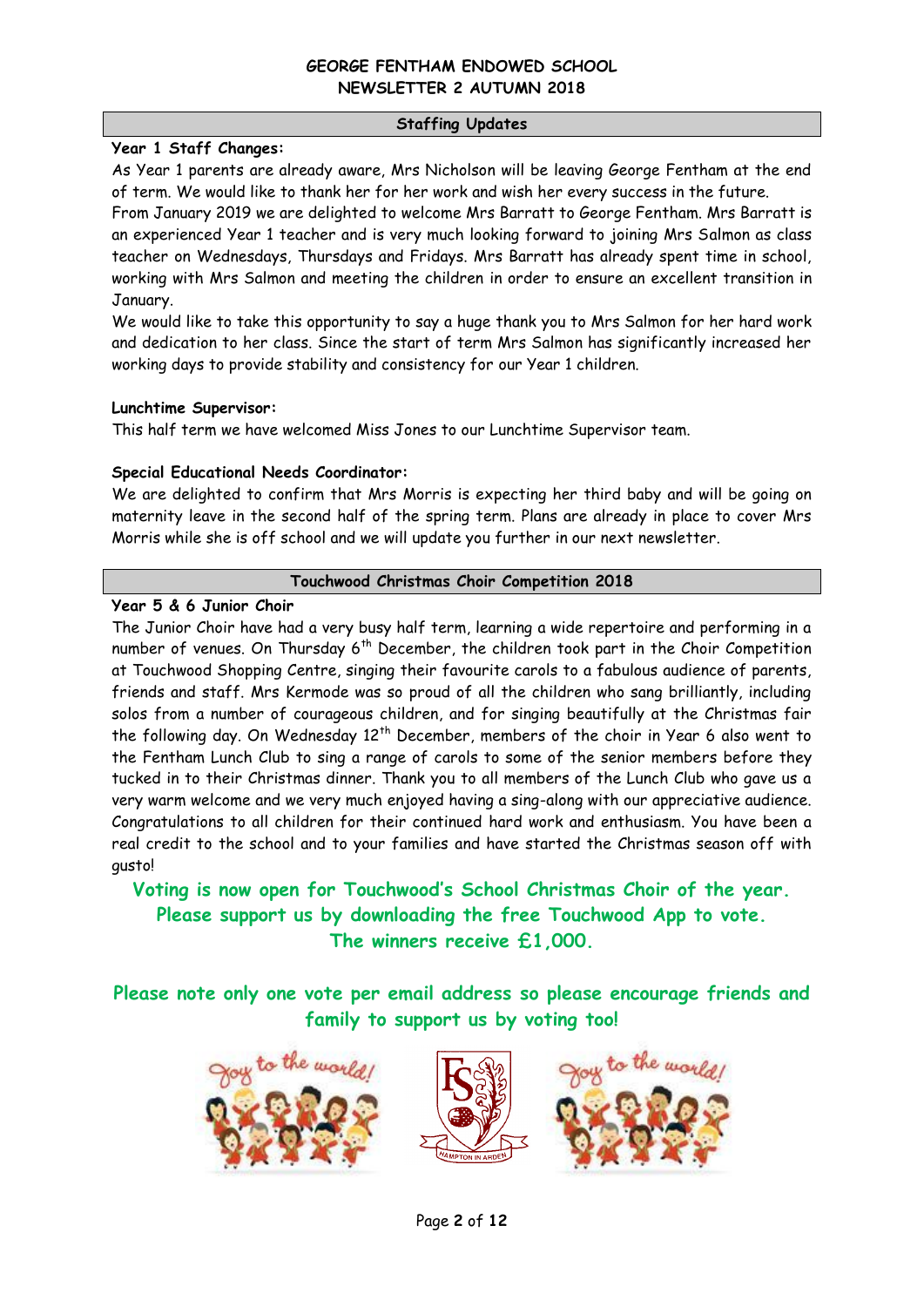#### **Christmas Performances 2018**

A huge congratulations to all of our children and staff for six amazing Christmas Performances. We are incredibly proud of our children who worked so hard and enjoyed showcasing their many gifts and talents. We hope you had as much fun watching our performances as we did performing for you. We are always keen to receive your feedback, so please let us know what you thought of our performances. You can do this by emailing the school office: [s73office@george](mailto:s73office@george-fentham.solihull.sch.uk)[fentham.solihull.sch.uk](mailto:s73office@george-fentham.solihull.sch.uk)

| EYFS/KS1"The Bossy King"       |     |
|--------------------------------|-----|
| Grandparents Dress Rehearsal   | 118 |
| <b>Evening Performance</b>     | 108 |
| Morning Performance            | 83  |
| KS2 "Cinderella & Rockerfella" |     |
| Grandparents Dress Rehearsal   | 110 |
| Afternoon Performance          | 84  |
| Evening Performance            | 120 |
| Children, Staff & Governors    | 215 |
| AUDIENCE TOTAL                 | 838 |

**May we remind you that, currently, parents are welcome to take pictures of their own child for their own individual use. HOWEVER, WE REQUEST THAT PICTURES/VIDEOS ARE NOT PUBLISHED ON ANY FORM OF SOCIAL MEDIA. Should parents ignore this request, we may need to review our current arrangements for performances and class assemblies in the future.**

#### **A Message from the PTFA**



Thank you to everyone who has supported the PTFA this term! Whether you have helped organise, attended an event or donated - together we have raised an amazing **£3223.44**!! The Christmas Wreath making was again a lovely morning and raised £194.48, the beautiful Christmas Cards raised £251.50 and the Christmas Fair was as enjoyable as ever and raised a fantastic £2777.05.

As well as the enjoyment we can all gain from events like these, we can't emphasise how the money they generate is so important in the current financial climate. This money goes a long way to support school in making it a wonderful place for our children. This term as well as providing the beautiful Christmas tree and a small present for each child we will now be able to buy our second Interactive Whiteboard for school.

One easy way you can keep up the support is by doing your online shopping through www.easyfunding.org.uk . Just go to the website and search for

George Fentham Endowed PTFA and you can raise money every time you shop online.





Don't forget to check out Classlist to find out the latest 100 Club winners.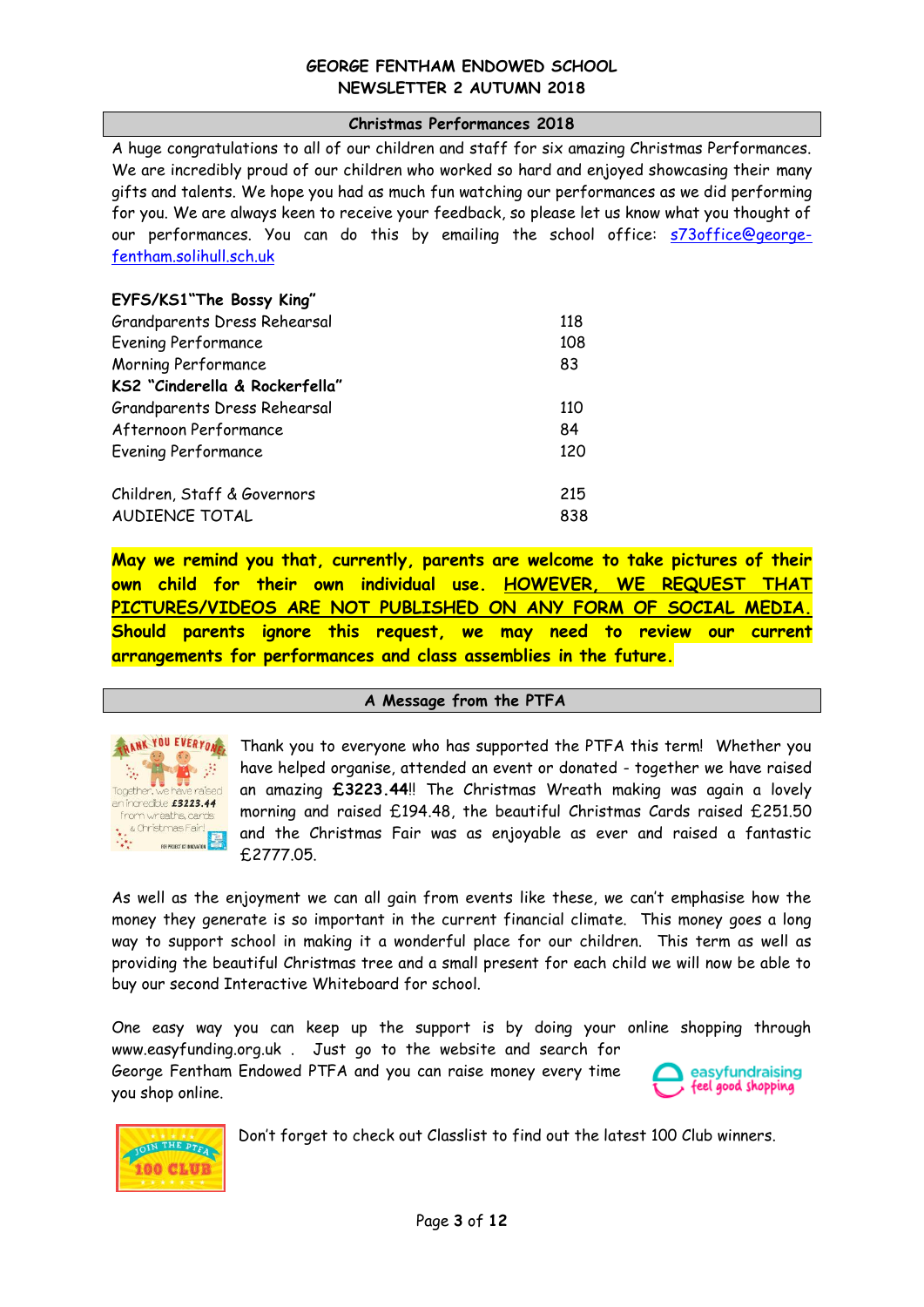The PTFA's success is dependent on your continued support and engagement. We particularly need support from parents in Foundation and KS1 for the PTFA to be sustainable going forward for future years. If you would like to get more involved, any help big or small is appreciated, please contact us: [gfptfa@gmail.com](mailto:gfptfa@gmail.com) or via [www.classlist.com.](http://www.classlist.com/) Or just turn up at our next meeting. We look forward to meeting some new faces in 2019. Thank you!

**Date of the next meeting: 8:00pm - White Lion – Tuesday 8 th January**  <https://www.facebook.com/PTFAGeorgeFentham/>





## **A Special Thank You:**

On behalf of the children, staff, governors and parents, we would like to say a very special thank you to Mrs Cloke and Miss Sanders for their hard work in planning and coordinating our Christmas Fair. Their excellent organisation skills, enthusiasm and willingness to support our school ensured that the Christmas Fair was a fantastic success.

#### **Nursery & Reception Open Mornings**

Prospective parents were invited to visit school during two open mornings in October and November. Both were well attended by families looking to apply for Nursery and Reception places for next September.

#### **School and Sports Events**

## **Nursery: Posting Letters to Father Christmas**

Nursery children walked to the village Post Office to post their letters to Father Christmas recently. As always, Tariq and Adam made the children very welcome as they bought stamps. The walk gave the children the opportunity to see the changes that occur in winter as well as noticing features of our village environment. They also thought carefully about how to cross Fentham Road safely.

## **Foundation Stage: Christmas Party**

Children in Foundation stage enjoyed a joint party playing traditional games and enjoying a party snack. To the children's delight, the event was rounded off with a surprise visit from Father Christmas!

## **Reception: Dinosaur Day**

Reception celebrated the end of their Dinosaurs topic with a Dinosaur themed day. The children were encouraged to dress up in themed clothing. We had a HUGE dinosaur visit us, we had a dinosaur dance lesson and even lunch was dinosaur themed!

In the afternoon we invited parents to come and watch the children perform a song about dinosaurs. After that the children worked with their parents to make a balloon dinosaur. We all had a really lovely time and it was particularly great to see so many parents!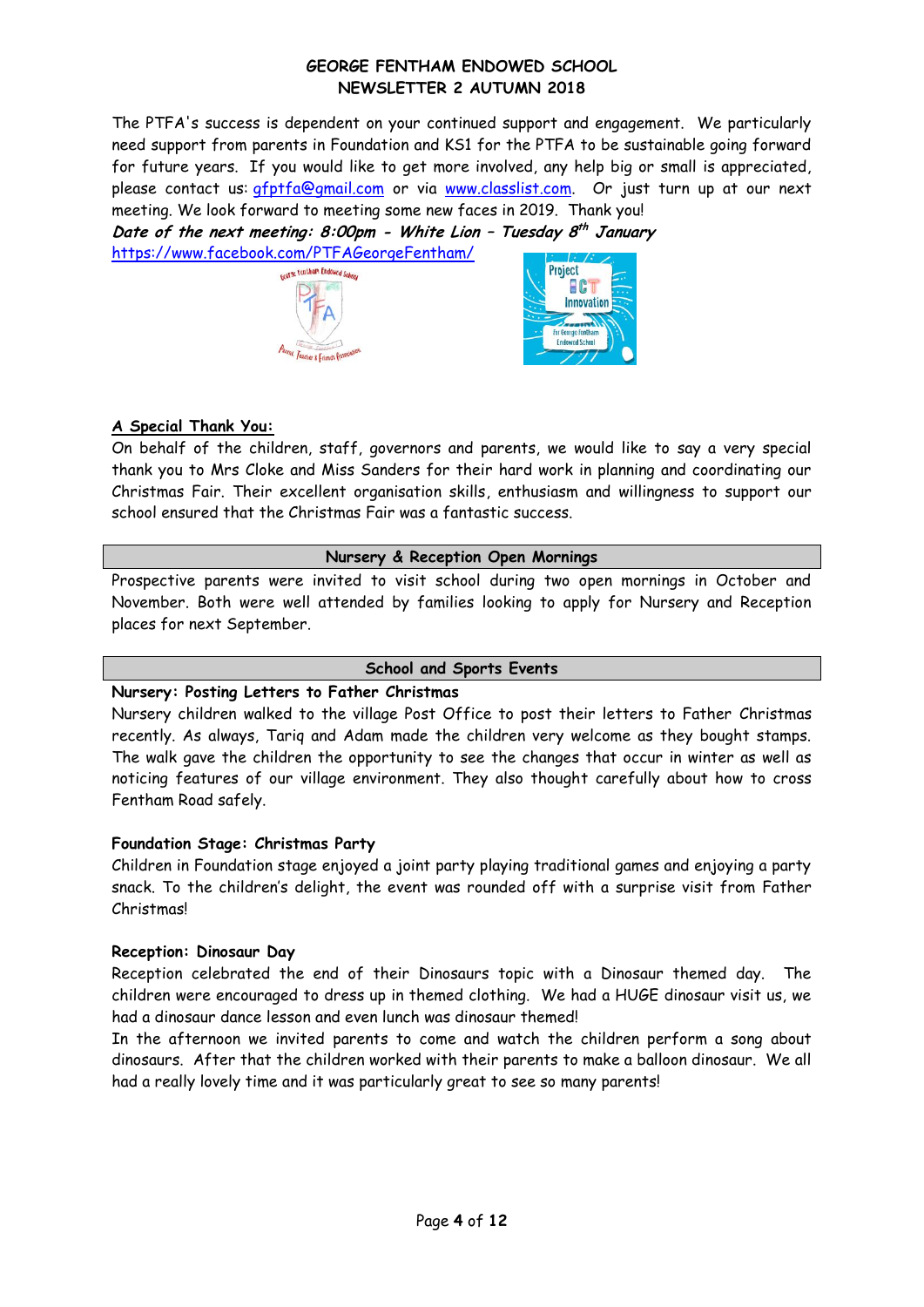

## **Year 1: Church Visit**

On Monday 3<sup>rd</sup> December Class 1 went to visit our local church, St Mary and St Bartholomew. We were greeted by Reverend Stuart and took part in a very informative talk all about the church. At school, we have been learning all about Advent and Christingle. Reverend Stuart went in to great detail about Advent and we were able to light one of the candles on the Advent wreath.

Once back in school, the class carried on their learning with follow up work on Advent and by making their very own Christingle.

#### **Year 2: Learning Diary**

We have had a really busy time in Year 2 this term. We have continued our fantastic learning journey, focusing on the impact on the world of Queen Elizabeth and Queen Victoria, have loved taking the starring roles in the EYFS/KS1 Christmas Production of 'The Bossy King', voted in the School Council & Online Safety Committee elections, enjoyed external PE coaching, explored exactly what 'Bullying' is and how to use the STOP rules to help and are now looking forward to Warburton's joining us to prepare and bake bread in the first week after Christmas (postponed from Autumn 2).

#### **Year 3: Swimming**

The children have made fantastic progress over the course of the term with their swimming. All of the children have gained in confidence and skills and some are now able to safely swim in the deep pool. Those remaining in the shallow pool do so using minimal floatation supports. In the new year, children will receive their swimming progress awards to date. The instructors at the swimming pool are extremely pleased with all of our pupils' progress and their positive attitudes towards swimming. Well done Class 3!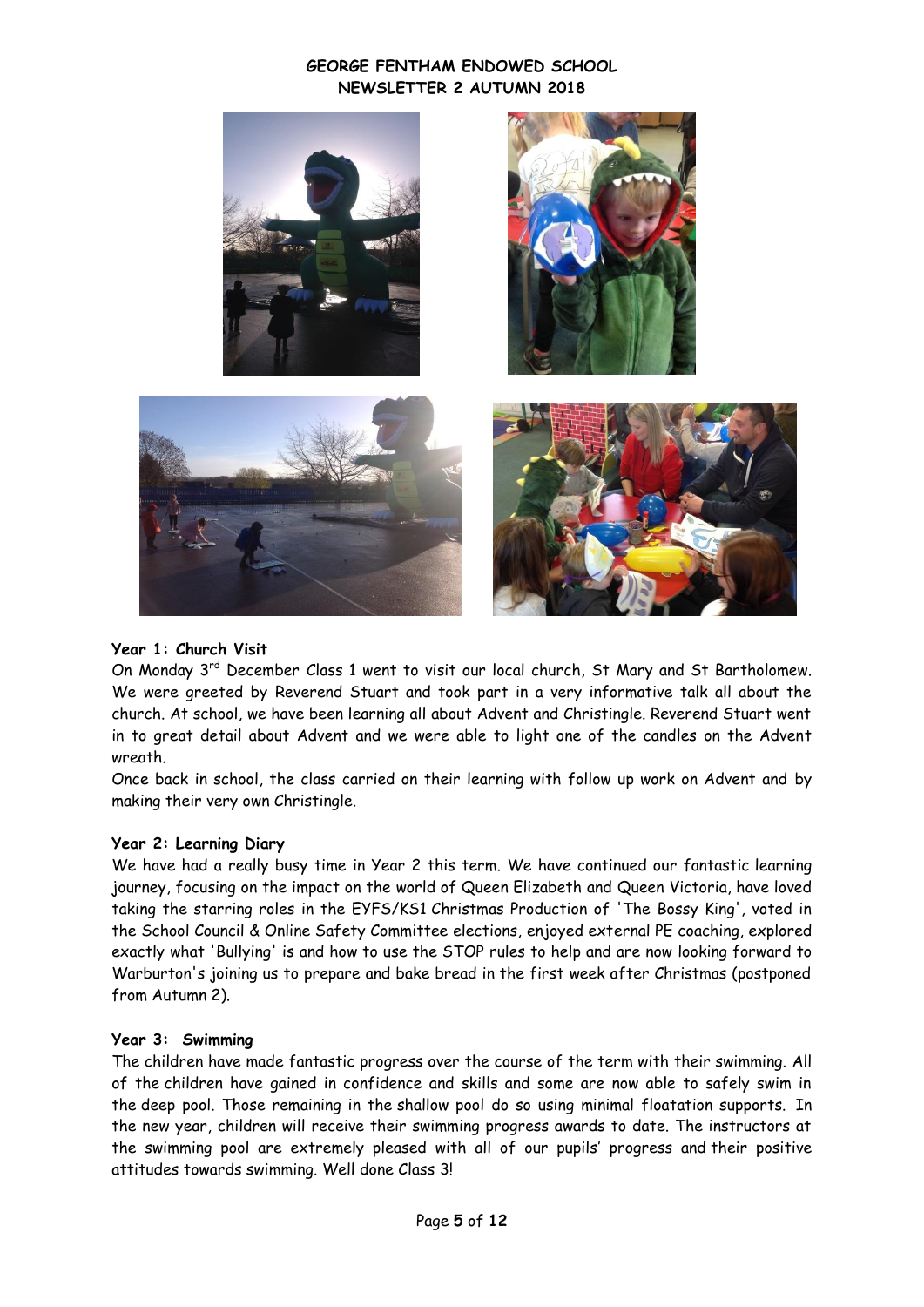#### **Year 3: Sleeping Beauty**

Class 3 had a fantastic experience recently at the Belgrade Theatre where they watched Sleeping Beauty. The pantomime was an excellent example of a fractured tale, which linked perfectly to our learning in English early in the autumn term. All the children joined in the performance with enthusiasm and a considerable amount of booing and hissing! What a great way to start the lead up to our own Christmas performances!

#### **Year 4: Cheerleading Festival**

On Wednesday 7th November, Year 4 took part in a Cheerleading Festival at St Peter's School competing against 12 other teams from schools across the Solihull area. Benefitting from wonderful, rousing support from family and friends, the George Fentham team were first up to perform, always a tricky position but one which did not faze our children in the slightest! They delivered a punchy, tight performance with tremendous energy and precision, synchronising their moves and producing a quite superb piece of collaboration. After watching a procession of impressive performances from the other teams we waited, with baited breath, to hear what the judges would decide… So it was thrilling to hear that our team (the only one, incidentally, with a nearly even mix of both boys and girls) had been awarded third place. What an achievement! The children should be extremely proud of themselves and were, as ever, a great credit to their families and to the school.

#### **Year 4: Lunt Fort**

On Tuesday 20<sup>th</sup> November, Year 4 enjoyed a day at the Lunt Roman Fort. We were lucky enough to secure a taught session for the whole day and we spent the day being Celts and Romans. We found out how the Romans set about defending their conquered territories and how they dealt with the rebellious Celtic warriors. The children saw the work we have been doing in school leap into life and they thoroughly enjoyed the day. Mrs Brooker, Mrs Taylor and Mrs Kelly were so proud of the class and the education officers at the Fort could not praise the class enough for their understanding, knowledge and brilliant behaviour.

#### **Year 4: Dance - Musical Theatre**

This half term, Year 4 have been working on their Musical Theatre skills with Becki the coach from Aminated. The class have improved their rhythm, co-ordination skills and musicality. We choreographed a whole class routine to one of the songs from The Greatest Showman and "jazz hands" were very effectively used by all. Well done Year 4 - what a huge amount of fun!

#### **Year 5: Greek Visitor**

On Friday 9<sup>th</sup>November, Year 5 had an excellent day with our Greek visitor, Alexis. The children were beautifully behaved and listened well. Our visitor provided a series of activities for the children to participate in ranging from an Archimedes puzzle, a quiz (where the children had to find out the information themselves by reading facts and answering the questions), a traditional Greek board game called Petteia and a competitive game in the hall where the children had to use stealth tactics to knock down a piece of the other team's city wall! The children thoroughly enjoyed the day and came away armed with a wealth of information. Our visitor was very complimentary about the children's prior knowledge and their engagement in all of the activities. Well done, Class 5.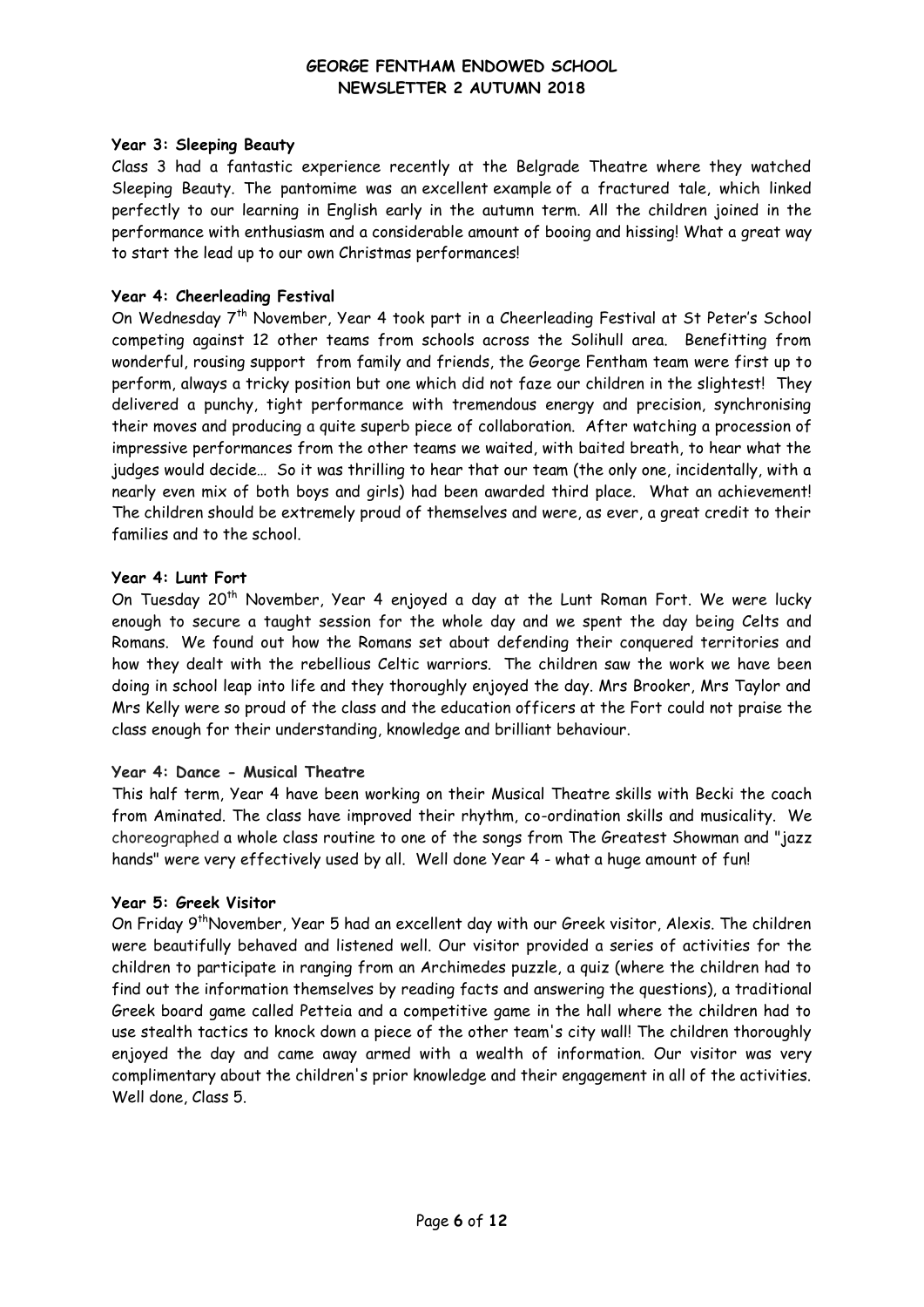#### **Years 5 and 6: Football Coaching**

This half term, children in years 5 and 6 have benefited from football coaching led by qualified FA coach, Simon Cooper, who is linked to Birmingham City Football Club. The children have developed their skills in passing, finding space, attacking and defending and have also played mini games. Many thanks to Simon for leading such enjoyable sessions.

#### **Year 6: Coventry Cathedral visit**

Year 6 have been studying World War One and Two in the local area this term. Linked to this, we visited Coventry Cathedral, for a Blitz Day, on Tuesday  $13<sup>th</sup>$  November. The children were able to "interview" historical characters including: Provost Howard, Mrs Dingle and Jock the Fire Warden about their experiences on the night of the Coventry Blitz. This really brought our history to life and the children made copious notes on the day! The children's excellent knowledge, interest and behaviour were all commented on and a great day was had by all!

## **Year 6: Visit to Lunch Club**

On Wednesday 5<sup>th</sup> December, Year 6 visited the Hampton Lunch Club to interview the senior residents of the village about their memories of WW2. The children really enjoyed finding out about everyday life during WW2; this was such an invaluable experience to support our history studies. Thank you so much to the members of the Lunch Club for sharing their memories.

#### **Year 6: School Bankers**

Our School Bank is open every Wednesday morning from 8.30 - 9am for children, aged 7 years and over, to deposit money in their HSBC bank account. Mrs Lowe is ably assisted by a team of Year 6 children who all do a fantastic job!

## **Year 6: Visit to "The Nutcracker"**

On Tuesday 11<sup>th</sup> December, Year 6 had a lovely afternoon watching the Birmingham Royal Ballet's production of "The Nutcracker" at the Birmingham Hippodrome. This was attended with members of the Hampton Lunch Club and kindly funded by the Fentham Trust. It was a really magical performance and we all came out feeling very "Christmassy"!

#### **Book Fair**

At George Fentham Endowed School, we believe that every child should be a confident and enthusiastic reader, so our Book Fairs are an important part of our commitment to reading. The autumn term book fair was very well attended by parents and children - thank you very much for your continued support. We hope you and your child have enjoyed sharing your new books. A total of £650 worth of books was sold, enabling the school to choose approx. £300 of free books, shared across all classes.

A huge thank you to all the children who entered the reading competition - we had some amazing and imaginative photos of our pupils reading in unusual locations. These will be up on display in the school after Christmas. Do come and have a look when you are in school.

## **GFES Football Team**

The GFES Football team have had a busy half term with 3 excellent matches, held at Old Silhillians. The first was a tense 1 - 1 draw against Tidbury Green Primary, with both teams playing well and the opposition equalising late on. The second saw the team come against Yew Tree Primary and was a very one sided affair, with GF coming out as 9 - 0 winners. With a score of 6 nil at half time it could easily have been double figures, but after a great half time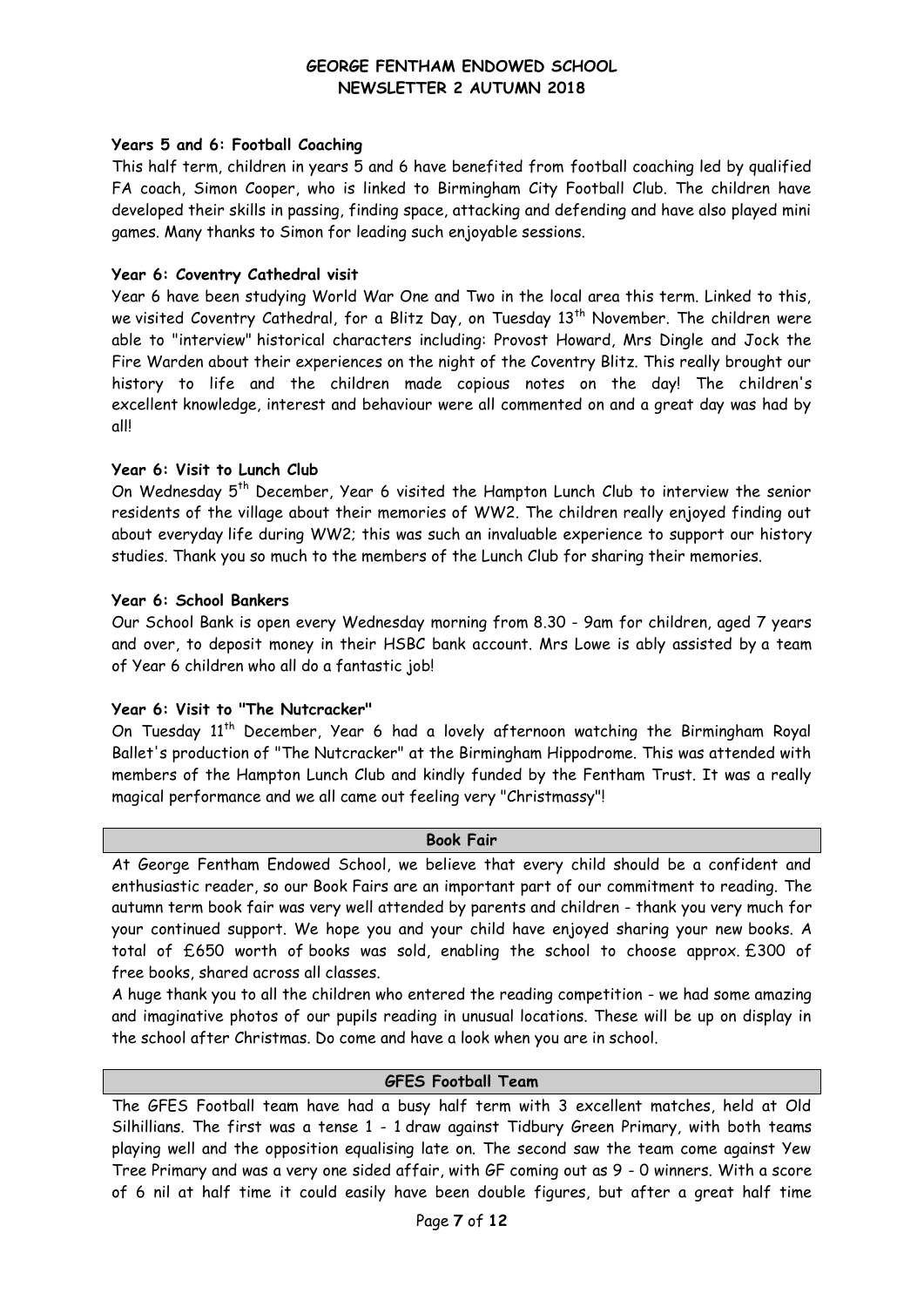discussion the team decided that they would not go all out in the second half as they knew what it felt like to get well beaten. Mr Bass was so proud of this mind set and the children deserve praise and encouragement for showing great empathy and understanding for their opponents. The final match, against Berkswell (always a tough one), was a hard fought 3 - 3 draw with some outstanding play from both teams. What a way to end the term and we can't wait until the spring when we'll have at least 5 more matches. Well done all!

## **School Council and Online Safety Committee Elections**

All children, from Reception up to Year 6, took part in a formal election process, choosing new representatives for both the School Council and Online Safety Committee for 2019. As part of our work on British Values, children are given opportunities to better understand the legal system and processes. By taking part in electing their own representatives, they get a small taste of what happens in the wider, adult world. Both Mrs. Edmeades and Mr. Bass are now looking forward to working with the new members to make our school even better.

#### **Collaborative Rural Schools - Enrichment**

This half term, as part of the Rural Solihull Schools Partnership, we have sent pupils to enrichment activities linked to Charles Dickens' literature and maths. After Christmas, we will be sending some pupils to enterprise and chess events, and we will be hosting a debating workshop here at school.

# **Learning Curves**



Want to Dance and have FUN?!

Come along to the Dance class we hold at George Fentham every Wednesday after school! The club teachers, Katie and Gemma are fully qualified IDTA Instructors and Trained BCQ Cheer coaches with DBS, First Aid and Safeguarding Certification. For more information ask for a letter at the office or contact us at

[jenn@learningcurvesdance.com](mailto:jenn@learningcurvesdance.com) We look forward to seeing you!

## **Christmas Lunch & Christmas Hat Competition**

On Friday 14<sup>th</sup> December children, staff and Governors all enjoyed our Christmas lunch together. A huge thank you to Mrs James, her assistants and our team of Lunchtime Supervisors for all of their hard work. As in previous years, children were invited to take part in our Christmas hat competition. This year there were some amazing hats and we loved seeing them all. As usual it was very difficult to choose winners, but after much consideration the following winners were chosen. Well done to all those children who took part!

| Year        | Girls       | <b>Boys</b> |
|-------------|-------------|-------------|
| <b>BASE</b> | Chloe-Belle | Daniel      |
| Reception   | Josh        | Bea         |
|             | Freya       | Finley      |
| 2           | Melissa     | Evan        |
| 3           | Matilda     | Jake        |
| 4           | Darcy MB    | Ethan       |
| 5           | Raphaelle   | James E     |
| 6           | Savannah    | Oliver H    |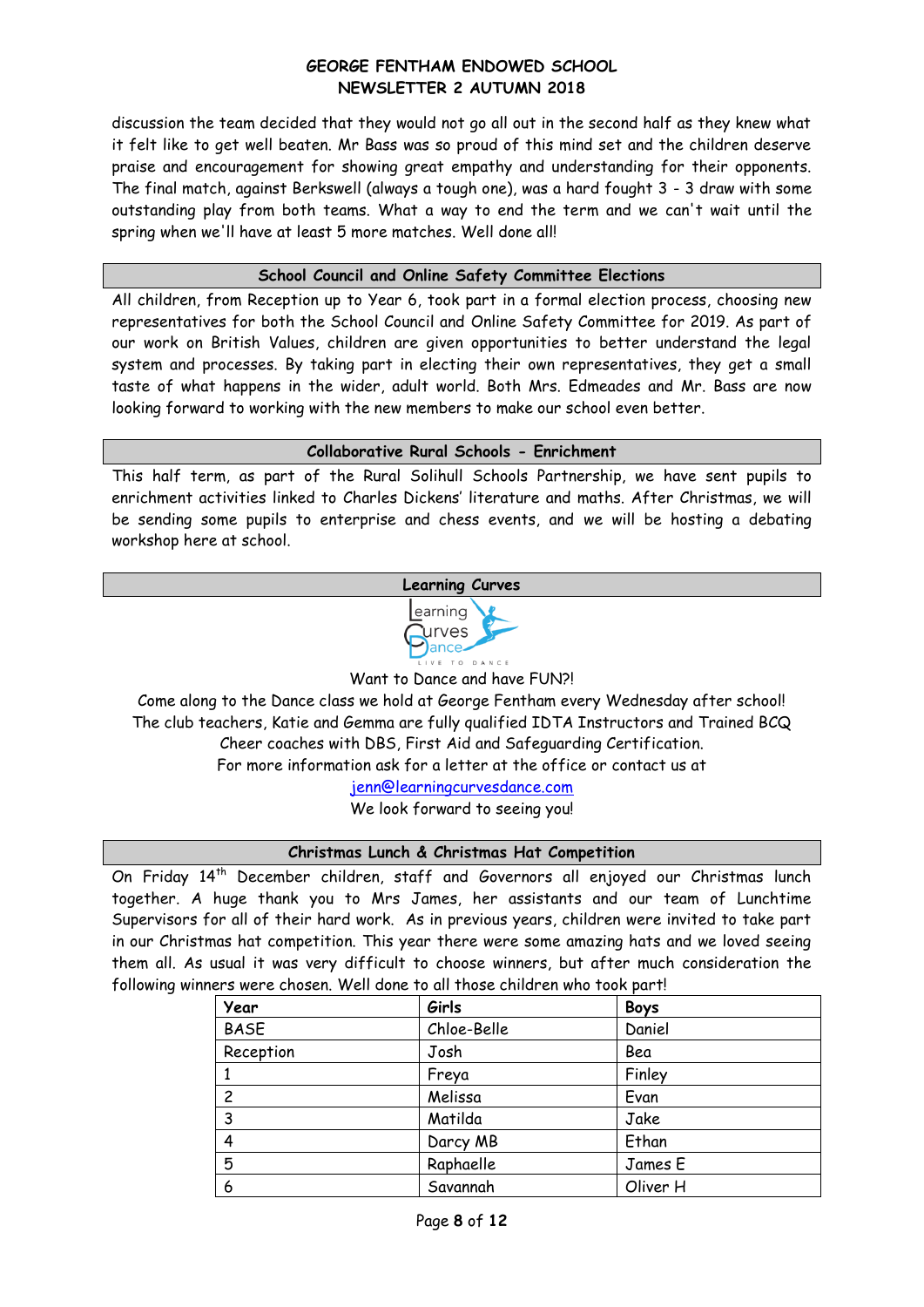## **Chronicle Christmas Cover Competition**

This year the theme for the 'Christmas Chronicle Cover Competition' was 'Light'. The competition was open to the whole school and many entries from each class were gathered. Judging took place from members of the church, including Rev Stuart and Mrs Salmon. The process was extremely difficult as the standard from everyone was so high.

The winning designs were:

## **Chronicle Christmas Cover**

| $1st$ Prize           | Bea     | Year 2    |
|-----------------------|---------|-----------|
| 2 <sup>nd</sup> Prize | Freddie | Year 5    |
| 3rd Prize             | Elsie   | Year 1    |
| Runners Up            |         |           |
|                       | Joshua  | Nursery   |
|                       | Lauren  | Reception |
|                       | Lydia   | Year 2    |
|                       | Oliver  | Year 4    |
|                       | Freya H | Year 6    |

#### **Spring 2019 Clubs & Music Lessons**

| Day       | Lunchtime                        | After-school                                 |
|-----------|----------------------------------|----------------------------------------------|
| Monday    | Guitar Lessons                   | Football Club 3.20-4.20pm. (after half term) |
|           | Keyboard Lessons                 |                                              |
|           | 12.15-1.15 Games Club on         |                                              |
|           | Playground                       |                                              |
| Tuesday   | <b>KS2 Homework Club</b>         | 3.20-4.20 KS2 Sports Club TBA                |
|           |                                  |                                              |
| Wednesday | 12.15-1.15 Games Club on         | 3.20-4.45 Learning Curves                    |
|           | Playground                       |                                              |
|           | 12.45-1.15 KS1 Sports Club - TBA |                                              |
|           | Strings Lessons                  |                                              |
| Thursday  | 12.45 - 1.15 Y1 & 2 Tri-golf     |                                              |
|           | Saxophone Lessons                |                                              |
| Friday    | Cello Lessons                    | 3.20-4.20 Y4,5 & 6 Netball Club              |
|           | 12.15-1.15 Games Club on         |                                              |
|           | Playground                       |                                              |
|           | 12.45 - 1.15 KS2 Tri-golf        |                                              |

#### **Children in Need**

Friday 16<sup>th</sup> November 2018 was a Non-Uniform Day in support of Children in Need whose theme was "Do your Thing". The children dressed up in their own unique style and raised **£237.26.**

## **British Legion Poppy Appeal**

The total raised for selling poppies on behalf of the British Legion was **£159.72.**

Thank you for your support.

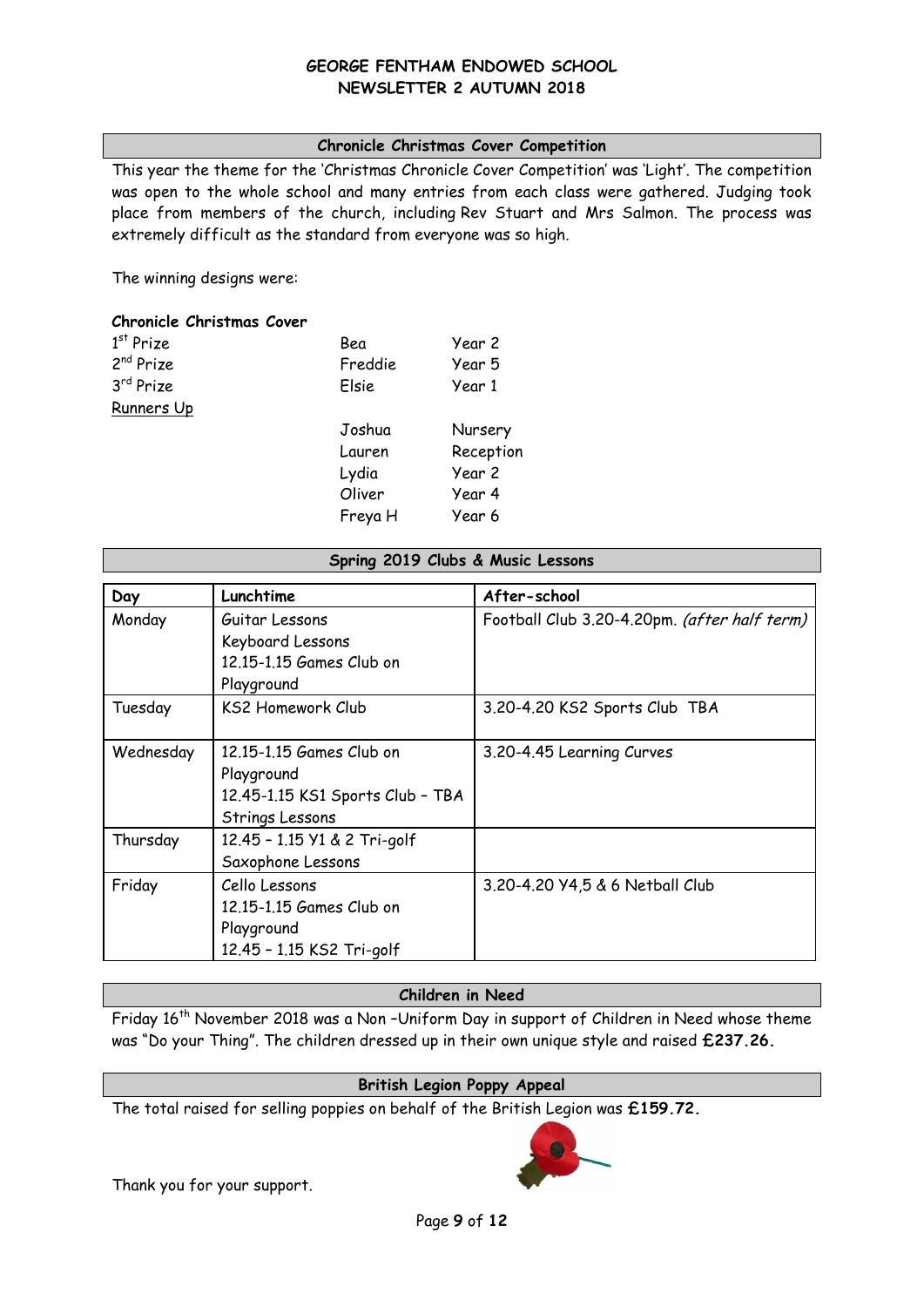#### **The BASE**

Please be aware the BASE (Before & After School Club) will be open each morning from 7.30am. There is a possibility of spaces in the BASE for various sessions during the week. If you are interested please contact Mrs Coley at the BASE or telephone 01675 443913.

#### **Parent Consultations**

Thank you to everyone who joined us for Parent Consultations. This is an excellent opportunity for home and school to work in partnership together. We will be holding our second Parent Consultation evening next term and very much hope that all parents will support us by attending.

#### **Admission to Reception – September 2019**

The closing date for submitting your child's application is 15<sup>th</sup> January 2019. If you have not yet applied and you live in Solihull, you must submit your application through the parent portal at [www.solihull.gov.uk/pp](http://www.solihull.gov.uk/pp) Applications submitted after the closing date will not be processed until after the offers have been made in April. Applying late is likely to affect the outcome to your application. If you live outside of Solihull you should contact your home council to apply.

## **Mobile Phones in School**

May we remind you that mobile phones must not be used in school. The only exception to this is if parents use their phones to take photographs, of their own child, for their own personal use at the end of Class Assemblies or Performances. This is in line with our school policies and procedures. Please ensure that mobile phones are switched off and put away at any other time. Thank you for your support in this matter.

## **Using Mobile Phones when driving to & from School**

It has been reported to us by a parent that other parents are dropping and collecting children at school in their cars whilst using mobile phones. May we remind you that it is an offence to use mobile phones whilst driving and when the vehicle is stationary with a running engine. The safety of our children either walking to school or within a vehicle is paramount, therefore, we ask for your support in ensuring you are not using mobile phones when driving.

#### **Medicines in School**

May we remind you that a medicine permission form must be completed and discussed with a member of the office staff if your child requires any medicine during the school day. It is extremely important that all medicine has the prescription label clearly displayed on the medicine, stating your child's name, dose and frequency. If this information is displayed on packaging, we will need this packaging to be supplied. This arrangement will also apply for Calpol, therefore, if your child requires Calpol during the school day the bottle must have a label with the above details.

Should you wish to discuss this in any further detail, please contact the school office.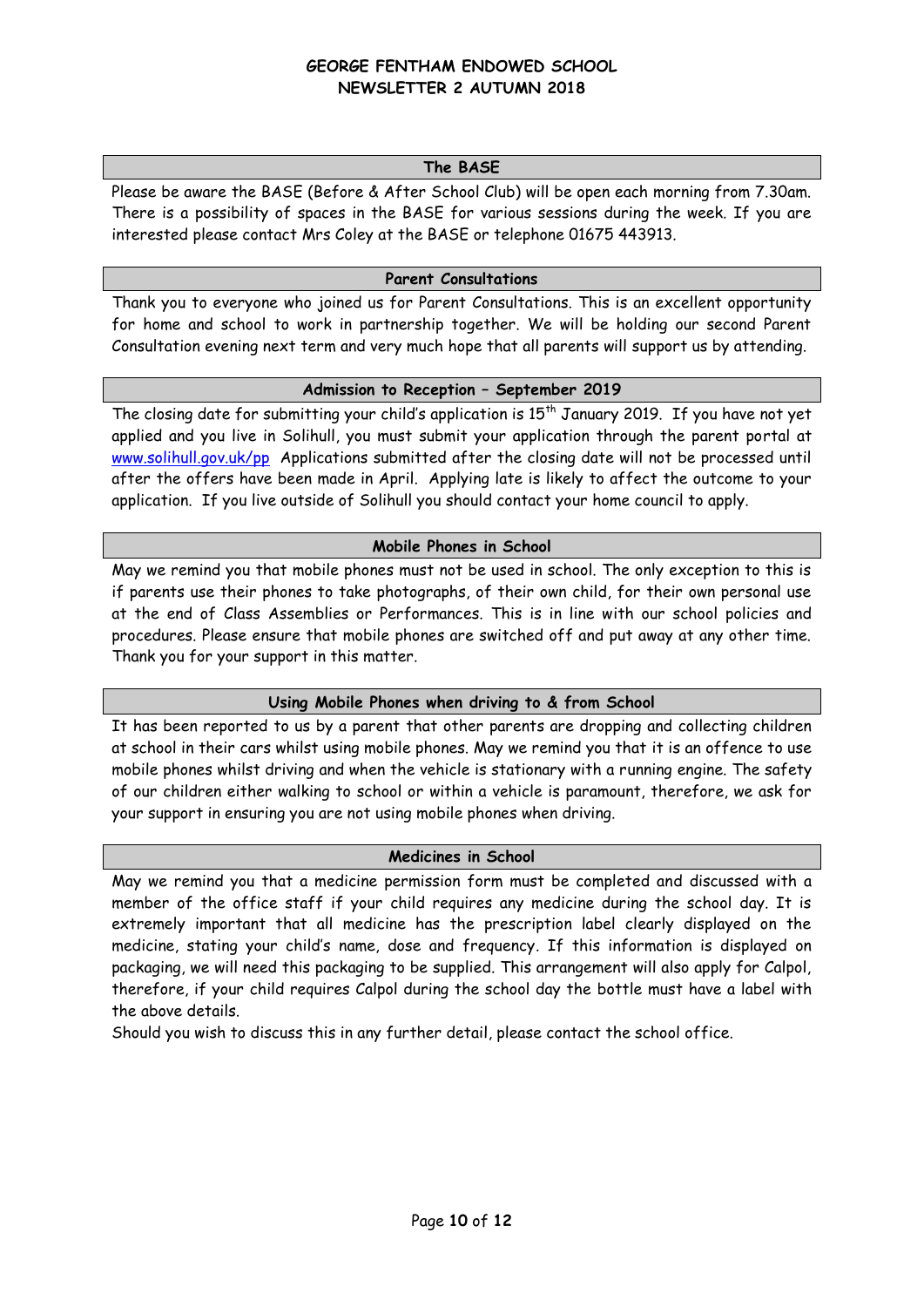#### **Dietary Requirements / Food Allergies**

Please note it is the responsibility of Parents or Carers to advise the school office, in writing, of any dietary requirements or food allergies for each individual child. Please note this is not required for food preferences but for medical conditions such as allergies or Religious Beliefs. This information will be stored on the child's record throughout school.

#### **School Meals – Outstanding Debt**

#### **Parents of children in KS2**

Due to the flexibility of the ParentPay system allowing parents to choose which days they wish their child to have a school meal, it is important to keep your account in credit; reminders are generated daily for children who have no credit on their accounts. Please note that if a debt exceeds one week's school lunches of £10.50 (£2.10 per day) a hot meal cannot be provided until the debt is cleared and the account is in credit.

Please contact the school office if you think your child may be eligible for free school meals.

#### **Punctuality Update**

Our school gate opens at 8.45am each morning and is closed when the bell rings at 8.55am for children in Reception to Year 6. Registers are taken promptly at 9.00am. After the register closes any child arriving late will be awarded an unauthorised late mark. We would like to make you aware that this unauthorised mark will lower your child's overall attendance percentage and could lead to legal action. We would, therefore, ask for your support in ensuring that your child arrives on time for school **every day.**

Any child arriving after the gate has been closed must be taken into the school office where a member of staff will document why your child is late, sign your child in and update the class register. **All children must be accompanied at the school office and not sent in on their own to sign in as we consider this a SAFEGUARDING issue.** 

Please note, Nursery children should arrive in Nursery by 9.00am and should be fully supervised on the small playground until the Nursery door is opened at 8.55am.

## **Attendance and Requests for Leave of Absence**

To support us to secure good attendance for all of our pupils and to address concerns regarding any child's poor school attendance and punctuality, we are continuing to work with Central School Attendance and Welfare Service Ltd (CSAWS). Each half term, attendance registers are rigorously scrutinised to identify any attendance issues. This includes children falling below 95% attendance, children who are below 90% attendance and therefore at risk of becoming persistent absentees, children with any unauthorised absence and any punctuality concerns.

Your child may be referred to a CSAWS Attendance and Welfare Officer if their attendance and punctuality is causing concern. They will then contact you by phone, letter or home visit to discuss the school's concerns and how attendance and punctuality can be improved.

Please note, Head Teachers are only allowed to grant leave of absence in **very exceptional circumstances** and where the application has been made **two weeks in advance**. This does not include family holidays. Should you require any further information, or wish to discuss a leave of absence request please contact the school office.